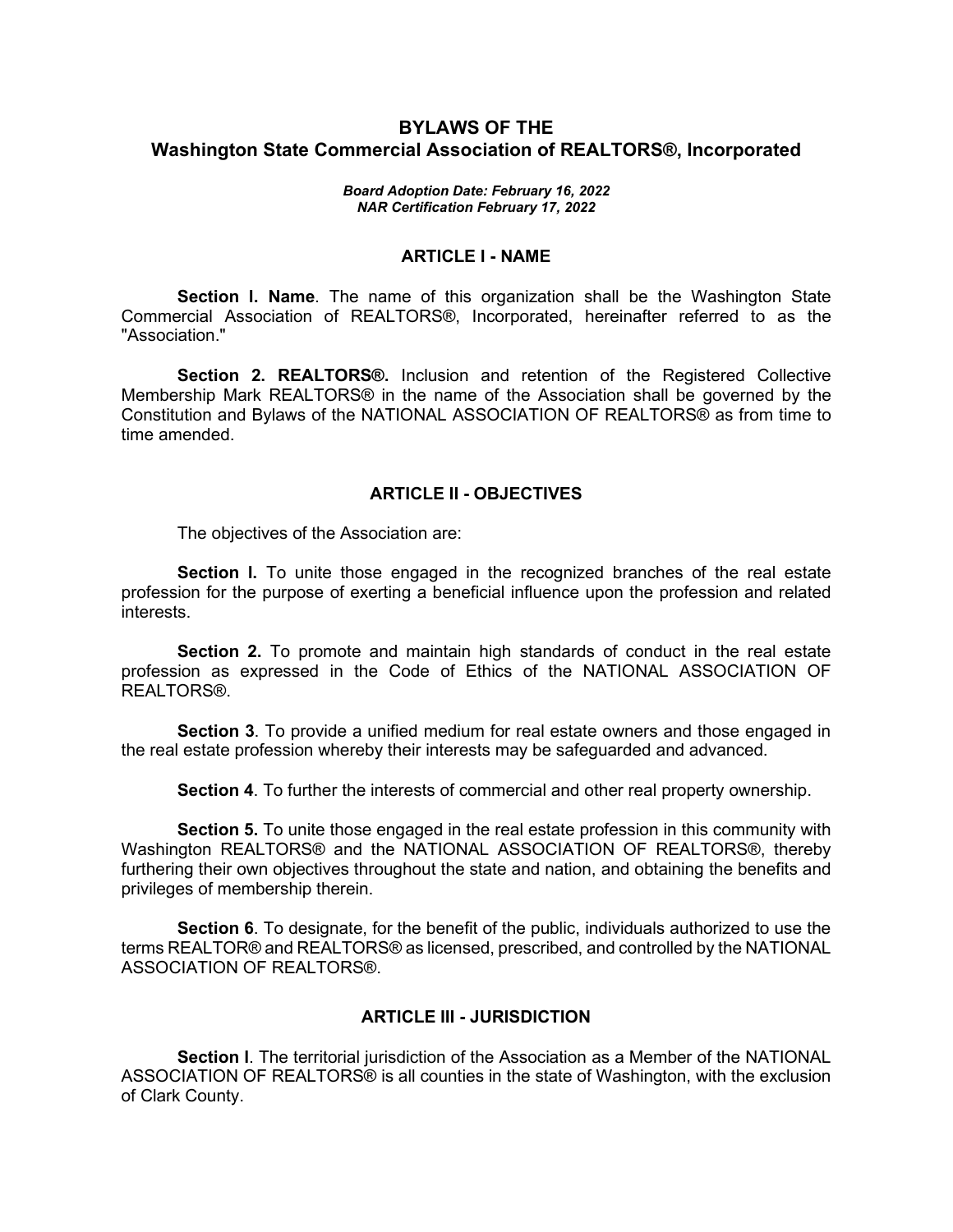**Section 2**. Territorial jurisdiction is defined to mean:

(a) The right and duty to control the use of the terms REALTOR® and REALTORS®, subject to the conditions set forth in these Bylaws and those of the NATIONAL ASSOCIATION OF REALTORS®, in return for which the Association agrees to protect and safeguard the property rights of the National Association in the terms.

### **ARTICLE IV - MEMBERSHIP**

**Section l**. There shall be six classes of Members as follows:

(a) REALTOR® Members. REALTOR® Members, whether primary or secondary shall

be:

(l) Individuals who, as sole proprietors, partners, corporate officers, or branch office managers, are engaged actively in the real estate profession, including buying, selling, exchanging, renting or leasing, managing, appraising for others for compensation, counseling, building, developing or subdividing real estate, and who maintain or are associated with an established real estate office in the state of Washington or a state contiguous thereto. All persons who are partners in a partnership, or all officers in a corporation who are actively engaged in the real estate profession within the state or a state contiguous thereto shall qualify for REALTOR® Membership only, and each is required to hold REALTOR® Membership (except as provided in the following paragraph) in an Association of REALTORS® within the state or a state contiguous thereto unless otherwise qualified for Institute Affiliate Membership as described in Section l (b) of Article IV.

In the case of a real estate firm, partnership, or corporation, whose business activity is substantially all commercial, only those principals actively engaged in the real estate business in connection with the same office, or any other offices within the jurisdiction of the association in which one of the firm's principals holds REALTOR® membership, shall be required to hold REALTOR® membership unless otherwise qualified for Institute Affiliate Membership as described in Section 1 (b) of Article IV.

NOTE: REALTOR® Members may obtain membership in a "secondary" Association in another state.

(2) Individuals who are engaged in the real estate profession other than as sole proprietors, partners, corporate officers, or branch office managers and are associated with a REALTOR® Member and meet the qualifications set out in Article V.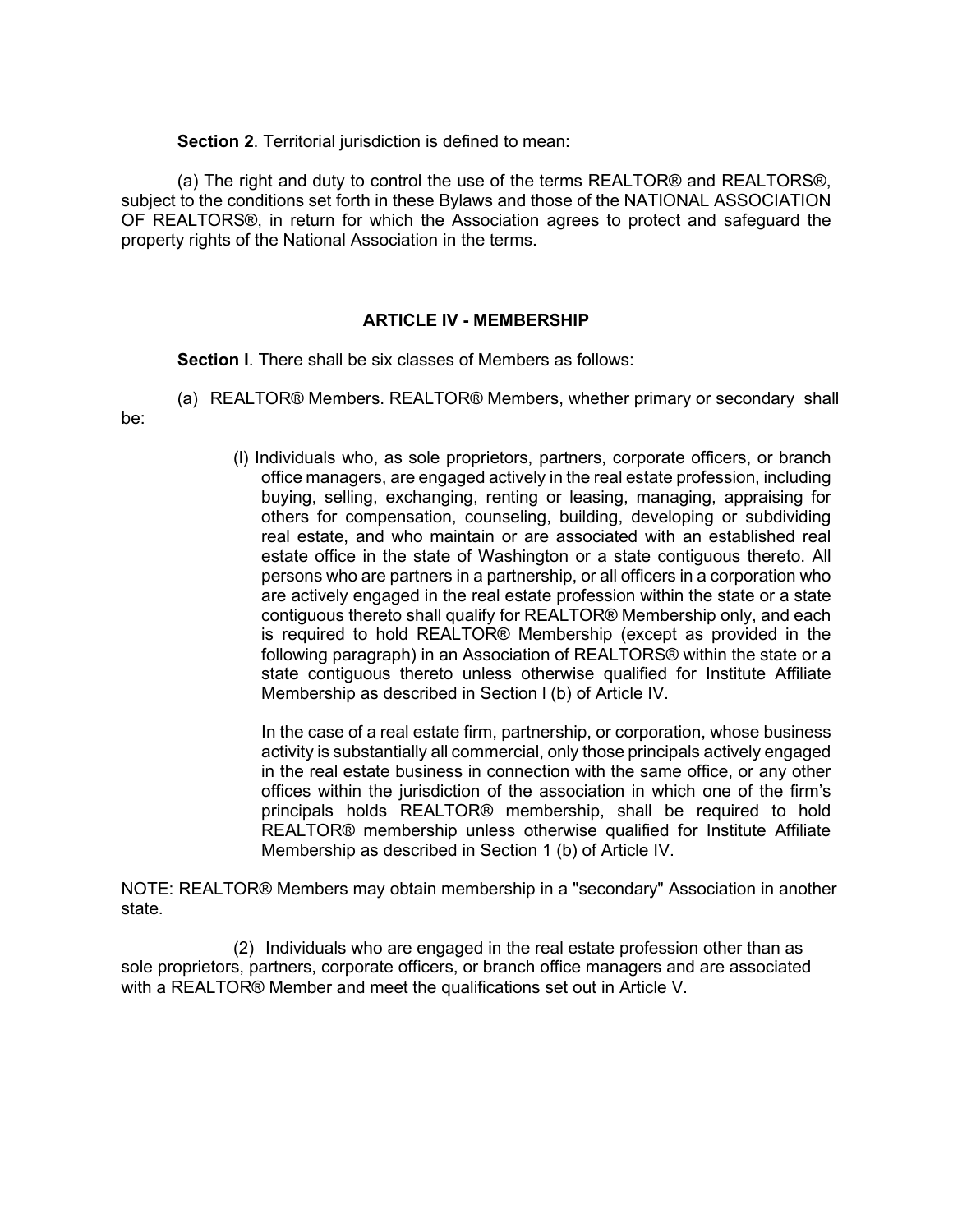(3) Franchise REALTOR® Membership. Corporate officers (who may be licensed or unlicensed) of a real estate brokerage franchise organization with at least one hundred fifty (150) franchisees located within the United States, its insular possessions and the commonwealth of Puerto Rico, elected to membership pursuant to the provisions in the NAR Constitution and Bylaws. Such individuals shall enjoy all of the rights, privileges and obligations of REALTOR® membership (including compliance with the Code of Ethics) except: obligations related to association mandated education, meeting attendance, or indoctrination classes or other similar requirements; the right to use the term REALTOR® in connection with their franchise organization's name; and the right to hold elective office in the local association, state association and National Association.

(4) Primary and secondary REALTOR® Members. An individual is a primary member if the Association pays state and National dues based on such Member. An individual is a secondary Member if state and National dues are remitted through another Association. One of the principals in a real estate firm must be a Designated REALTOR® member of the Association in order for licensees affiliated with the firm to select the Association as their "primary" Association.

(5) Designated REALTOR® Members. Each firm (or office in the case of firms with multiple office locations) shall designate in writing one REALTOR® Member who shall be responsible for all duties and obligations of Membership including the obligation to arbitrate pursuant to Article 17 of the Code of Ethics and the payment of Association dues as established in Article X of the Bylaws. The "Designated REALTOR®" must be a sole proprietor, partner, corporate officer, or branch office manager acting on behalf of the firm's principal(s) and must meet all other qualifications for REALTOR® Membership established in Article V, Section 2, of the Bylaws.

(b) Institute Affiliate Members. Institute Affiliate members shall be individuals who hold a professional designation awarded by an Institute, Society, or Council affiliated with the NATIONAL ASSOCIATION OF REALTORS® that addresses a specialty area other than residential brokerage or individuals who otherwise hold a class of membership in such Institute, Society or Council that confers the right to hold office. Any such individual, if otherwise eligible, may elect to hold REALTOR® membership, subject to payment of applicable dues for such membership.

(c) Affiliate Members. Affiliate Members shall be real estate owners and other individuals or firms who, while not engaged in the real estate profession as defined in paragraphs (a) or (b) of this Section, have interests requiring information concerning real estate, and are in sympathy with the objectives of the Association. Affiliate Membership shall also be granted to individuals licensed or certified to engage in real estate practice who, if otherwise eligible, do not elect to hold REALTOR® membership in the association, provided the applicant is engaged exclusively in a specialty of the real estate business other than brokerage of real property.

(d) Public Service Members. Public Service Members shall be individuals who are interested in the real estate profession as employees of or affiliated with educational, public utility, governmental or other similar organizations, but are not engaged in the real estate profession on their own account or in association with an established real estate business.

(e) Honorary Members. Honorary Members shall be individuals not engaged in the real estate profession who have performed notable service for the real estate profession, for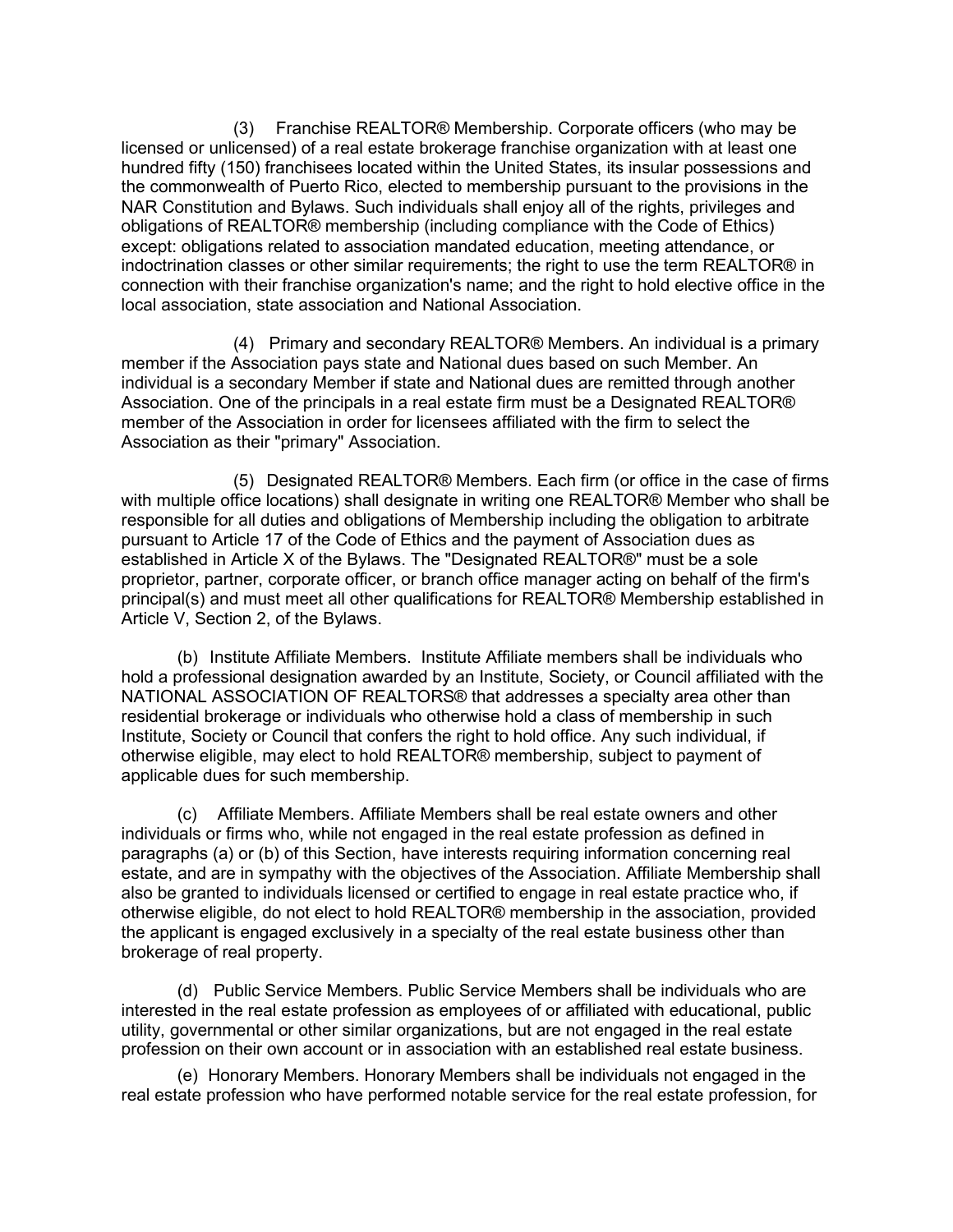the Association, or for the public.

(f) Student Members. Student Members shall be individuals who are seeking an undergraduate or graduate degree with a specialization or major in real estate at institutions of higher learning, and who have completed at least two years of college and at least one college level course in real estate, but are not engaged in the real estate profession on their own account or not associated with an established real estate office.

## **ARTICLE V - QUALIFICATION and ELECTION**

## **Section l. Application**.

(a) An application for membership shall be made in such manner and form as may be prescribed by the Board of Directors and made available to anyone requesting it. The application form shall contain among the statements to be signed by the applicant (l) that applicant agrees as a condition of membership to thoroughly familiarize himself with the Code of Ethics of the NATIONAL ASSOCIATION OF REALTORS®, the Constitutions, Bylaws, and Rules and Regulations of the Association, the State and National Associations, and if elected a Member, will abide by the Constitutions and Bylaws and Rules and Regulations of the Association, State and National Associations, and if a REALTOR® Member, will abide by the Code of Ethics of the NATIONAL ASSOCIATION OF REALTORS® including the obligation to arbitrate controversies arising out of real estate transactions as specified by Article l7 of the Code of Ethics, and as further specified in the Code of Ethics and Arbitration Manual of the NATIONAL ASSOCIATION OF REALTORS®, as from time to time amended, and (2) that applicant consents that the Association, through its Membership Committee or otherwise, may invite and receive information and comment about applicant from any Member or other persons, and that applicant agrees that any information and comment furnished to the Association by any person in response to the invitation shall be conclusively deemed to be privileged and not form the basis of any action for slander, libel, or defamation of character. The applicant shall, with the form of application, have access to a copy of the Bylaws, Constitution, Rules and Regulations, and Code of Ethics referred to above.

### **Section 2. Qualification**.

(a) An applicant for REALTOR® Membership who is a sole proprietor, partner, corporate officer, or branch office manager of a real estate firm shall supply evidence satisfactory to the Association through it's Membership Committee or otherwise that he is actively engaged in the real estate profession, and maintains a current, valid real estate broker's or salesperson's license or is licensed or certified by an appropriate state regulatory agency to engage in the appraisal of real property, has a place of business within the state or a state contiguous thereto (unless a secondary member), has no record of recent or pending bankruptcy\*, has no record of official sanctions involving unprofessional conduct\*\*, and agrees to complete a course of instruction covering the Bylaws and Code of Ethics of the NATIONAL ASSOCIATION OF REALTORS®, and shall pass such reasonable and nondiscriminatory written examination thereon as may be required by the Committee, and shall agree that if elected to membership, he will abide by such Constitution, Bylaws, Rules and Regulations, and Code of Ethics.

(\*) NO RECENT OR PENDING BANKRUPTCY is intended to mean that the applicant or any real estate firm in which the applicant is a sole proprietor, general partner, corporate officer, or branch office manager, is not involved in any pending bankruptcy or insolvency proceedings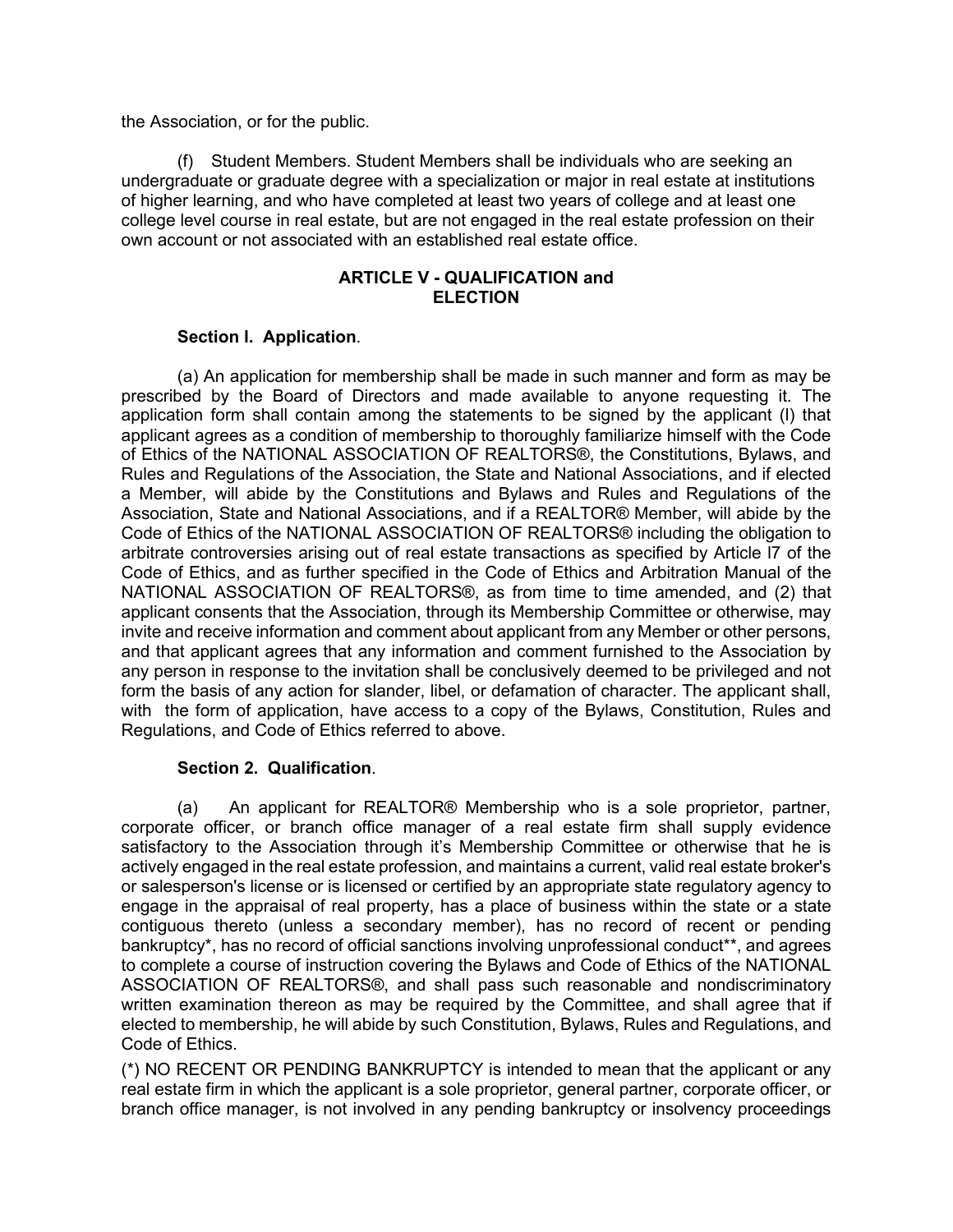or, has not been adjudged bankrupt in the past three (3) years. If a bankruptcy proceeding as described above exists, membership may not be rejected unless the Association establishes that its interests and those of its members and the public could not be adequately protected by requiring that the bankrupt applicant pay cash in advance for Association dues for up to one (1) year from the date that membership is approved or from the date that the applicant is discharged from bankruptcy (whichever is later). In the event that an existing member initiates bankruptcy proceedings, the member may be placed on a "cash basis" from the date that bankruptcy is initiated until one (1) year from the date that the member has been discharged from bankruptcy.

(\*\*) NO RECORD OF OFFICIAL SANCTIONS INVOLVING UNPROFESSIONAL CONDUCT is intended to mean that the Association may only consider judgments within the past three (3) years of violations of (1) civil rights laws; (2) real estate license laws; (3) or other laws prohibiting unprofessional conduct against the applicant rendered by the courts or other lawful authorities.

Note 1: One or more of the requirements for REALTOR® Membership set forth above in Article V, Section 2(a) may be deleted at the Board's discretion. However, Boards may NOT adopt membership qualifications more rigorous than specified in the Membership Qualification Criteria for REALTOR® Membership approved by the Board of Directors of the National Association.

NOTE 2: Article IV, Section 2, of the NAR Bylaws prohibits Member Associations from knowingly granting REALTOR® membership to any applicant who has an unfulfilled sanction pending which was imposed by another Board or Association of REALTORS® for violation of the Code of Ethics.

(b) Individuals who are actively engaged in the real estate profession other than as sole proprietors, partners, corporate officers, or branch office managers in order to qualify for REALTOR® Membership, shall at the time of application, be associated either as an employee or as an independent contractor with a Designated REALTOR® Member of the Association or a Designated REALTOR® Member of another Association (if a secondary member) and must maintain a current, valid real estate broker's or salesperson's license or be licensed or certified by an appropriate state regulatory agency to engage in the appraisal of real property shall complete a course of instruction covering the Bylaws and Rules and Regulations of the Association, the Bylaws of the State Association, and the Constitution and Bylaws and Code of Ethics of the NATIONAL ASSOCIATION OF REALTORS®, and shall pass such reasonable and nondiscriminatory written examinations thereon as may be required by the Membership Committee and shall agree in writing that if elected to membership he will abide by such Constitution, Bylaws, Rules and Regulations, and the Code of Ethics.

(c) The Board/Association will also consider the following in determining an applicant's qualifications for REALTOR® membership:

1. All final findings of Code of Ethics violations and violations of other membership duties in any other association within the past three (3) years.

- 2. Pending ethics complaints (or hearings)
- 3. Unsatisfied discipline pending
- 4. Pending arbitration requests (or hearings)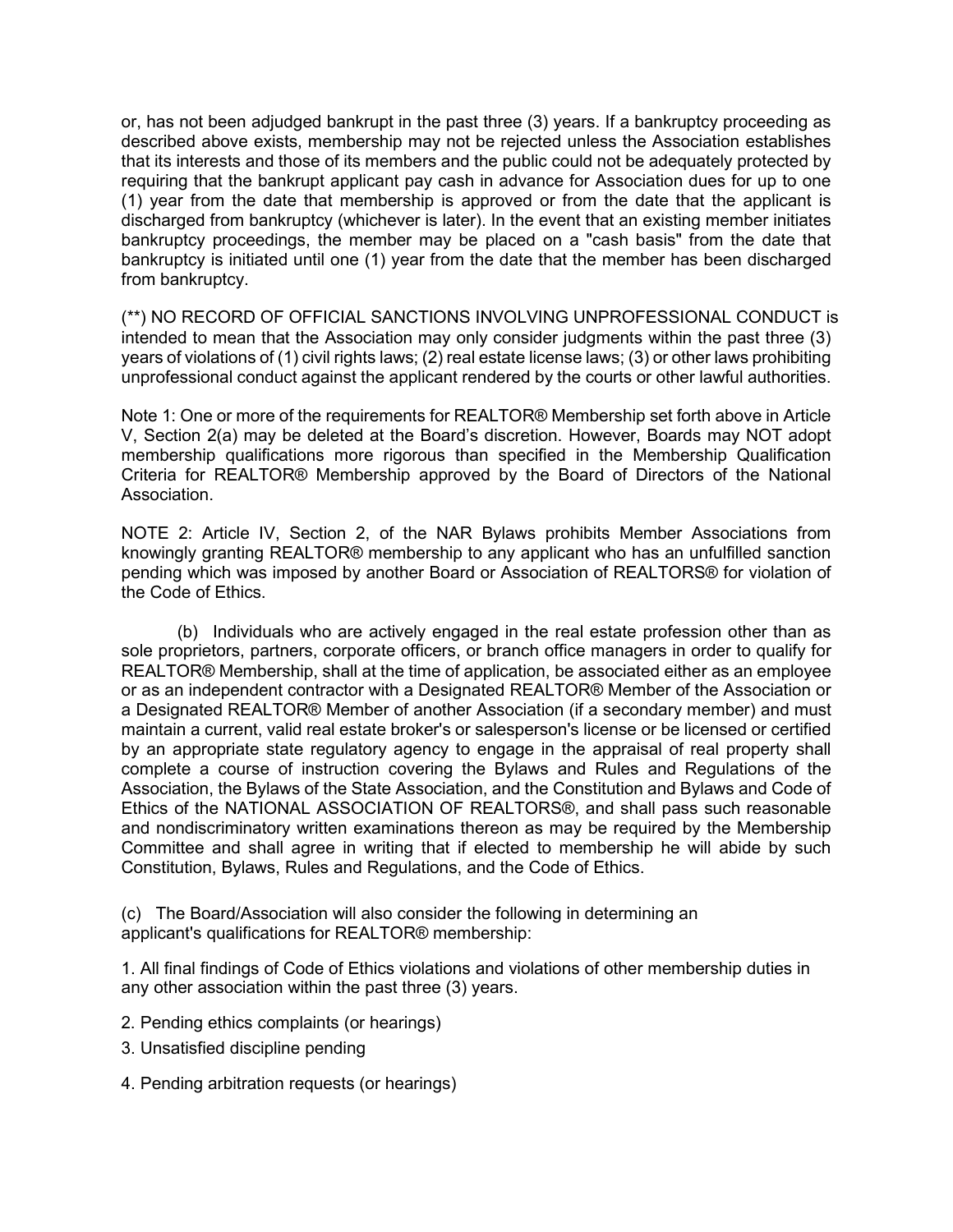5. Unpaid arbitration awards or unpaid financial obligations to any other association or association MLS

6. Any misuse of the term REALTOR® or REALTORS® in the name of the applicant's firm.

"Provisional" membership may be granted in instances where ethics complaints or arbitration requests (or hearings) are pending in other associations or where the applicant for membership has unsatisfied discipline pending in another association (except for violations of the Code of Ethics; See Article V, Section 2(a) NOTE 2) provided all other qualifications for membership have been satisfied. Associations may reconsider the membership status of such individuals when all pending ethics and arbitration matters (and related discipline) have been resolved or if such matters are not resolved within six months from the date that provisional membership is approved. Provisional members shall be considered REALTORS® and shall be subject to all of the same privileges and obligations of REALTOR® membership. If a member resigns from another association with an ethics complaint or arbitration request pending, the association may condition membership on the applicant's certification that he/she will submit to the pending ethics or arbitration proceeding (in accordance with the established procedures of the association *to which the applicant has made application) and will abide by the decision of the hearing panel (Amended 11/09).*

# **Section 3. Election**.

The procedure for election to membership shall be as follows:

(a) Applicants for REALTOR® membership shall be granted provisional membership immediately upon submission of a completed application form and remittance of applicable association dues and any application fee. Provisional members shall be considered REALTORS® and shall be subject to all of the same privileges and obligations of membership. Provisional membership is granted subject to subsequent review of the application by the Board of Directors. If the Board of Directors determines that the individual does not meet all of the qualifications for membership as established in the Association's bylaws, or, if the individual does not satisfy all of the requirements of membership (for example, completion of a mandatory orientation program) within 30 days from the Association's receipt of their application, membership may, at the discretion of the Board of Directors, be terminated.

(b) Dues shall be computed from the date of application and shall be nonrefundable unless the Association's Board of Directors terminates the individual's membership in accordance with subsection (a) above. In such instances, dues shall be returned to the individual less a prorated amount to cover the number of days that the individual received association services and any application fee.

(c) The Board of Directors may not terminate any provisional membership without providing the provisional member with advance notice, an opportunity to appear before the Board of Directors to call witnesses on his behalf, to be represented by counsel, and to make such statements as he deems relevant. The Board of Directors may also have counsel present. The Board of Directors shall require that written minutes be made of any hearing before it or may electronically or mechanically record the proceedings.

(d) If the Board of Directors determines that provisional membership should be terminated, it shall record its reasons with the Secretary. If the Board of Directors believes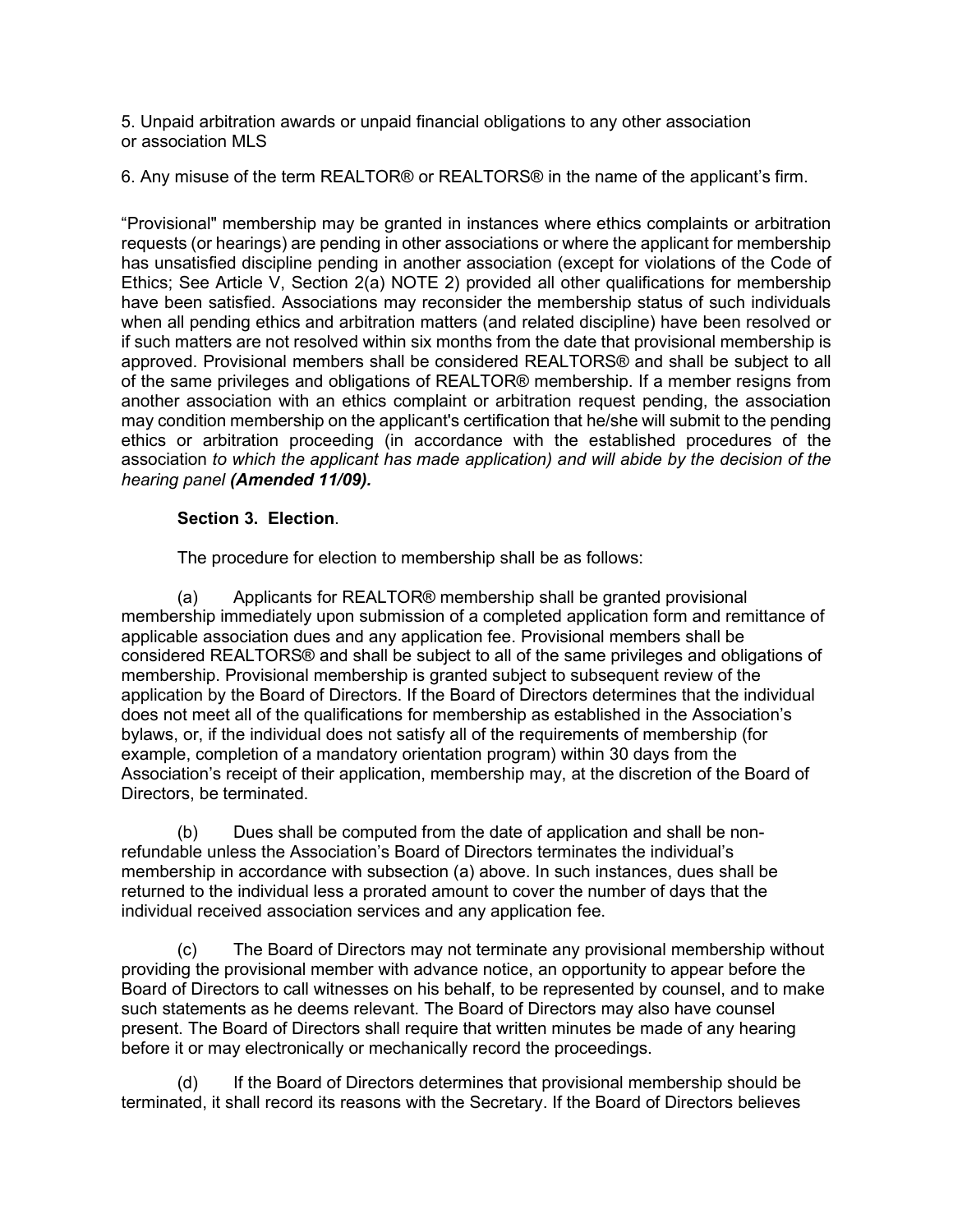that termination of provisional membership may become the basis of litigation and a claim of damage by a provisional member, it may specify that termination shall become effective upon entry in a suit by the Association for a declaratory judgment by a court of competent jurisdiction of a final judgment declaring that the termination violates no rights of the individual.

### **Section 4**. New Member Code of Ethics Orientation:

Applicants for REALTOR® membership and provisional REALTOR® members shall complete an orientation program on the Code of Ethics of not less than two hours and thirty minutes of instructional time. This requirement does not apply to applicants for REALTOR® membership or provisional members who have completed comparable orientation in another association, provided that REALTOR® membership has been continuous, or that any break in membership is for one year or less.

Failure to satisfy this requirement within 360 days from the date of application (or, alternatively, the date that provisional membership was granted), will result in denial of the membership application or termination of provisional membership.

NOTE: Orientation programs must meet the learning objectives and minimum criteria established from time to time by the NATIONAL ASSOCIATION OF REALTORS®. (Adopted 1/01).

## **Section 5. Continuing Member Code of Ethics Training:**

Effective January 1, 2019, through December 31, 2021 and for successive three year periods thereafter, each REALTOR® member of the association (with the exception of REALTOR® members granted REALTOR® Emeritus status by the National Association) shall be required to complete ethics training of not less than two (2) hours and thirty (30) minutes of instructional time. This requirement will be satisfied upon presentation of documentation that the member has completed a course of instruction conducted by this or another REALTOR® association, the State Association of REALTORS®, or the NATIONAL ASSOCIATION OF REALTORS®, which meets the learning objectives and minimum criteria established by the NATIONAL ASSOCIATION OF REALTORS® from time to time. REALTOR® members who have completed training as a requirement of membership in another association and REALTOR® members who have completed the New Member Code of Ethics Orientation during any three year cycle shall not be required to complete additional ethics training until a new three year cycle commences.

Failure to satisfy the required periodic ethics training shall be considered a violation of a membership duty. Failure to meet the requirement in any three year cycle will result in suspension of membership for the first two months (January and February) of the year following the end of any three year cycle or until the requirement is met, whichever occurs sooner. On March 1 of that year, the membership of a member who is still suspended as of that date will be automatically terminated.

### **Section 6. Status Changes**.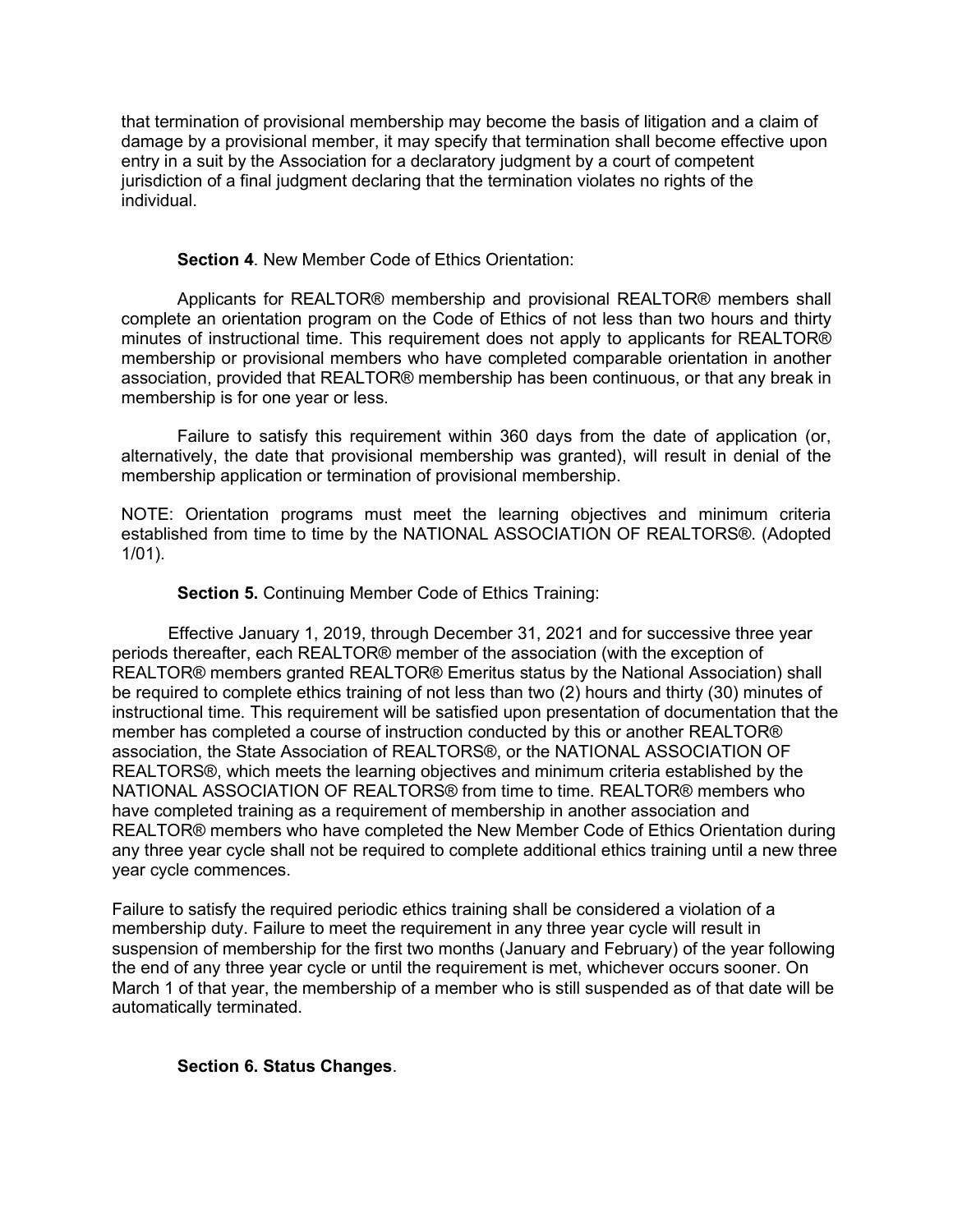(a) A REALTOR® who changes the conditions under which he holds membership shall be required to provide written notification to the Association within 30 days. A REALTOR® (non-principal) who becomes a principal in the firm with which he has been licensed or, alternatively, becomes a principal in a new firm which will be comprised of REALTOR® principals may be required to satisfy any previously unsatisfied membership requirements applicable to REALTOR® (principal) Members but shall, during the period of transition from one status of membership to another, be subject to all of the privileges and obligations of a REALTOR® (principal). If the REALTOR® (non-principal) does not satisfy the requirements established in these Bylaws for the category of membership to which they have transferred within 30 days of the date they advised the Association of their change in status, their new membership application will terminate automatically unless otherwise so directed by the Board of Directors.

A REALTOR® who is transferring their license from one firm comprised of REALTOR® principals to another firm comprised of REALTOR® principals shall be subject to all of the privileges and obligations of membership during the period of transition. If the transfer is not completed within 30 days of the date the association is advised of the disaffiliation with the current firm, membership will terminate automatically unless otherwise so directed by the Board of Directors.

(The Board of Directors, at its discretion, may waive any qualification which the applicant has already fulfilled in accordance with the Association's Bylaws.)

(b) Any application fee related to a change in membership status shall be reduced by an amount equal to any application fee previously paid by the applicant.

(c) Dues shall be prorated from the first day of the month in which the member is notified of election by the Board of Directors and shall be based on the new membership status for the remainder of the year.

# **ARTICLE VI - PRIVILEGES and OBLIGATIONS**

**Section I.** The privileges and obligations of Members, in addition to those otherwise provided in these Bylaws, shall be specified in this Article.

**Section 2.** Any Member of the Association may be reprimanded, fined, placed on probation, suspended, or expelled by the Board of Directors for a violation of these Bylaws and Association Rules and Regulations consistent with these Bylaws, after a hearing as provided in the Code of Ethics and Arbitration Manual of the Association. Although Members other than REALTORS® are not subject to the Code of Ethics nor its enforcement by the Association, such Members are encouraged to abide by the principles established in the Code of Ethics of the NATIONAL ASSOCIATION OF REALTORS® and conduct their business and professional practices accordingly. Further, Members other than REALTORS® may, upon recommendation of the Board of Directors, or upon recommendation by a hearing panel of the Professional Standards Committee, be subject to discipline as described above, for any conduct, which in the opinion of the Board of Directors, applied on a nondiscriminatory basis, reflects adversely on the terms REALTOR® or REALTORS®, and the real estate industry, or for conduct that is inconsistent with or adverse to the objectives and purposes of the local Association, the State Association, and the NATIONAL ASSOCIATION OF REALTORS®.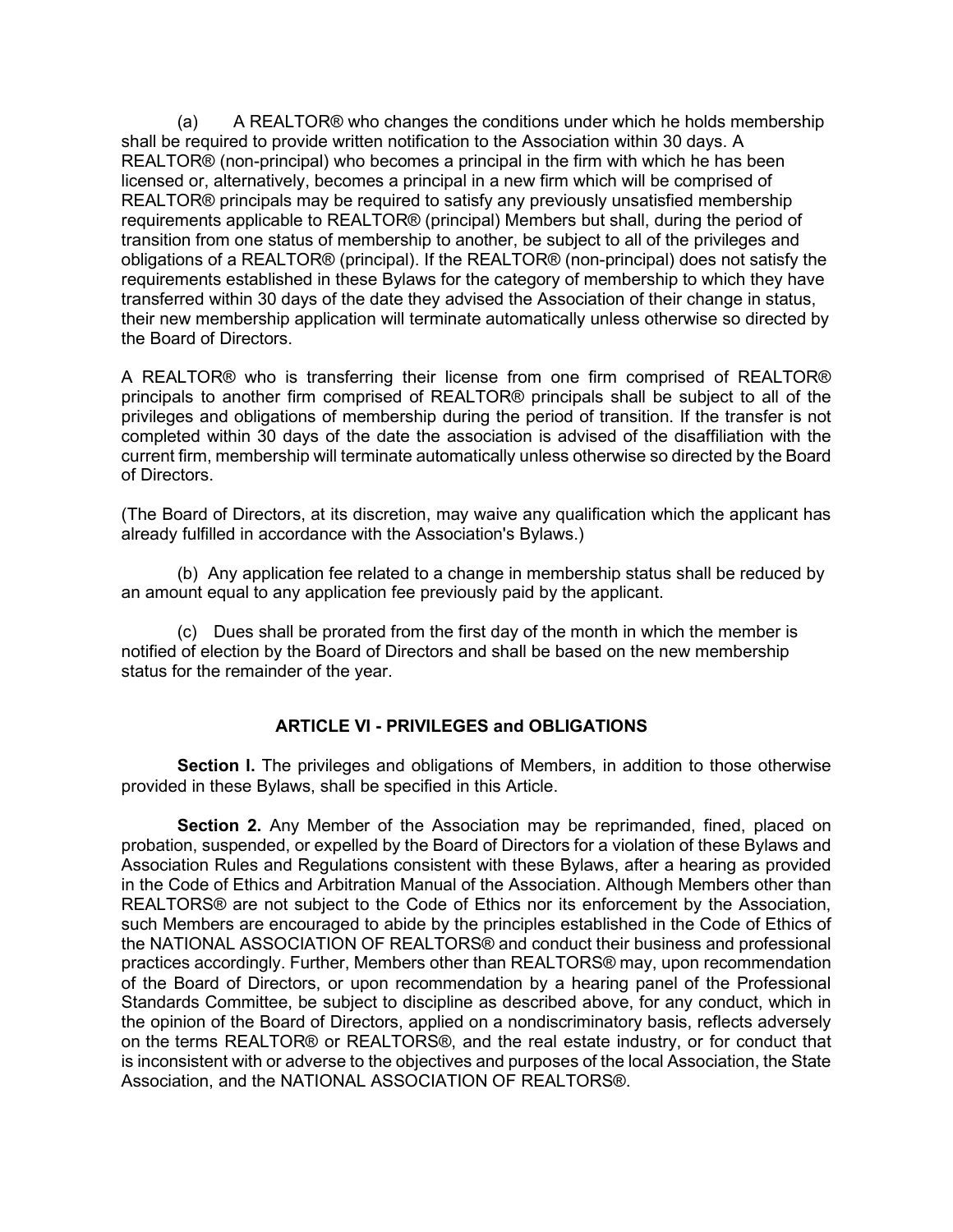**Section 3.** Any REALTOR® Member of the Association may be disciplined by the Board of Directors for violations of the Code of Ethics or other duties of membership, after a hearing as described in the Code of Ethics and Arbitration Manual of the Association, provided that the discipline imposed is consistent with the discipline authorized by the Professional Standards Committee of the NATIONAL ASSOCIATION OF REALTORS® as set forth in the Code of Ethics and Arbitration Manual of the National Association.

**Section 4**. Resignations of Members shall become effective when received in writing by the Board of Directors, provided, however, that if any Member submitting the resignation is indebted to the Association for dues, fees, fines, or other assessments of the Association or any of its services, departments, divisions, or subsidiaries, the Association may condition the right of the resigning Member to reapply for membership upon payment in full of all such monies owed.

**Section 5**. If a member resigns from the association or otherwise causes membership to terminate with an ethics complaint pending, the complaint shall be processed until the decision of the association with respect to disposition of the complaint is final by this association (if respondent does not hold membership in any other association) or by any other association in which the respondent continues to hold membership. If an ethics respondent resigns or otherwise causes membership in all Boards to terminate before an ethics complaint is filed alleging unethical conduct occurred while the respondent was a REALTOR®, the complaint, once filed, shall be processed until the decision of the association with respect to disposition of the complaint is final. In any instance where an ethics hearing is held subsequent to an ethic respondent's resignation or membership termination, any discipline ratified by the Board of Directors shall be held in abeyance until such time as the respondent rejoins an association of REALTORS®.

(a) If a member resigns or otherwise causes membership to terminate, the duty to submit to arbitration (or to mediation if required by the association) continues in effect even after membership lapses or is terminated, provided that the dispute arose while the former member was a REALTOR®.

**Section 6**. REALTOR® members, whether primary or secondary, in good standing are entitled to vote and to hold elective officein the association; and may use the terms REALTOR®. For purposes of this section, the term "good standing" means the member satisfies the "Obligations of REALTOR® Members", is current with all financial and disciplinary obligations to the association and MLS, has completed any new member requirements, and complies with NAR's trademark rules.

(a) If a REALTOR® Member is a sole proprietor in a firm, a partner in a partnership or an officer in a corporation, and is suspended or expelled, the firm, partnership or corporation shall not use the terms REALTOR® or REALTORS® in connection with its business during the period of suspension, or until readmission to REALTOR® membership, or unless connection with the firm, partnership or corporation is severed, or management control is relinquished, whichever may apply. The membership of all other principals, partners, or corporate officers shall suspend or terminate during the period of suspension of the disciplined Member, or until readmission of the disciplined Member or unless connection of the disciplined Member with the firm, partnership, or corporation is severed, or unless the REALTOR® who is suspended or expelled removes himself from any form or degree of management control of the firm for the term of the suspension or until readmission to membership, whichever may apply. Removal of an individual from any form or degree of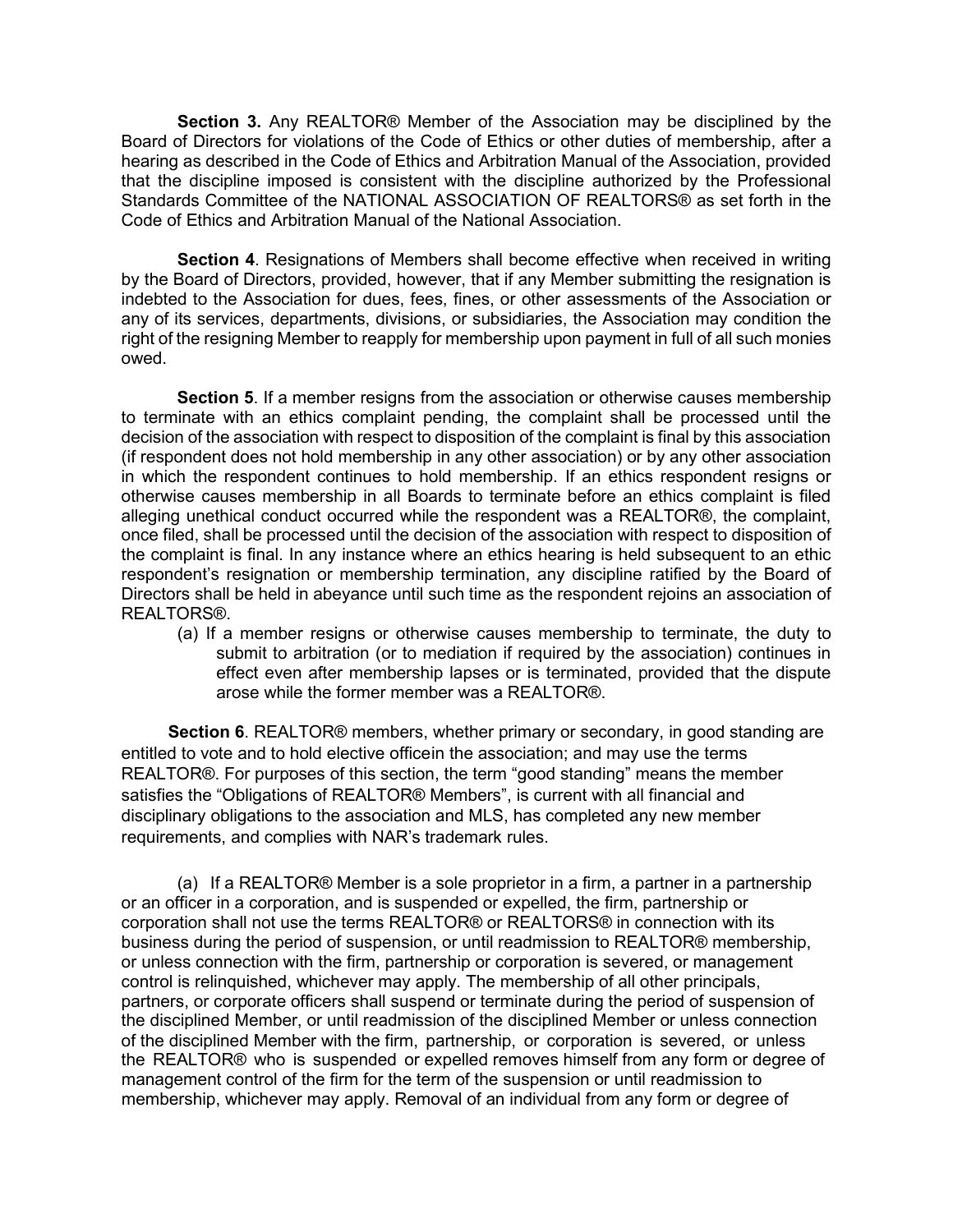management control must be certified to the Association by the Member who is being suspended or expelled and by the individual who is assuming management control, and the signatures of such certification must be notarized. In the event the suspended or expelled Member is so certified to have relinquished all form or degree of management control of the firm, the membership of other partners, corporate officers, or other individuals affiliated with the firm shall not be affected, and the firm, partnership or corporation may continue to use the terms REALTOR® and REALTORS® in connection with its business during the period of suspension or until the former Member is admitted to membership in the Association. The foregoing is not intended to preclude a suspended or expelled Member from functioning as an employee or independent contractor, provided no management control is exercised. Further, the membership of REALTORS® other than principals who are employed or affiliated as independent contractors with the disciplined Member shall suspend or terminate during the period of suspension of the disciplined Member or until readmission of the disciplined Member, or unless connection of the disciplined Member with the firm, partnership, or corporation is severed, or management control is relinquished, or unless the REALTOR® Member (non-principal) elects to sever his connection with the REALTOR® and affiliate with another REALTOR® Member in good standing in the Association, whichever may apply.

If a REALTOR® Member other than a sole proprietor in a firm, partner in a partnership, or an officer of a corporation is suspended or expelled, the use of the terms REALTOR® or REALTORS® by the firm, partnership or corporation shall not be affected.

(b) In any action taken against a REALTOR® Member for suspension or expulsion under Section 6(a) hereof, notice of such action shall be given to all REALTORS® employed by or affiliated as independent contractors with such REALTOR® Member and they shall be advised that the provisions in Article VI, Section 6(a) shall apply.

**Section 7**. Institute Affiliate Members. Institute Affiliate Members shall have rights and privileges and be subject to obligations prescribed by the Board of Directors consistent with the Constitution and Bylaws of the NATIONAL ASSOCIATION OF REALTORS®.

Note: Local associations establish the rights and privileges to be conferred on Institute Affiliate Members except that no Institute Affiliate Member may be granted the right to use the term REALTOR®, REALTOR-ASSOCIATE®, or the REALTOR® logo; to serve as President or Vice President of the local association; or to be a Participant in the local association's Multiple Listing **Service** 

**Section 8**. Affiliate Members. Affiliate Members shall have rights and privileges and be subject to obligations prescribed by the Board of Directors.

**Section 9**. Public Service Members. Public Service Members shall have rights and privileges and be subject to obligations prescribed by the Board of Directors.

**Section 10**. Honorary Members. Honorary Membership shall confer only the right to attend meetings and participate in discussions.

**Section 11**. Student Members. Student Members shall have rights and privileges and be subject to obligations prescribed by the Board of Directors.

**Section 12**. Certification by REALTOR®. "Designated" REALTOR® Members of the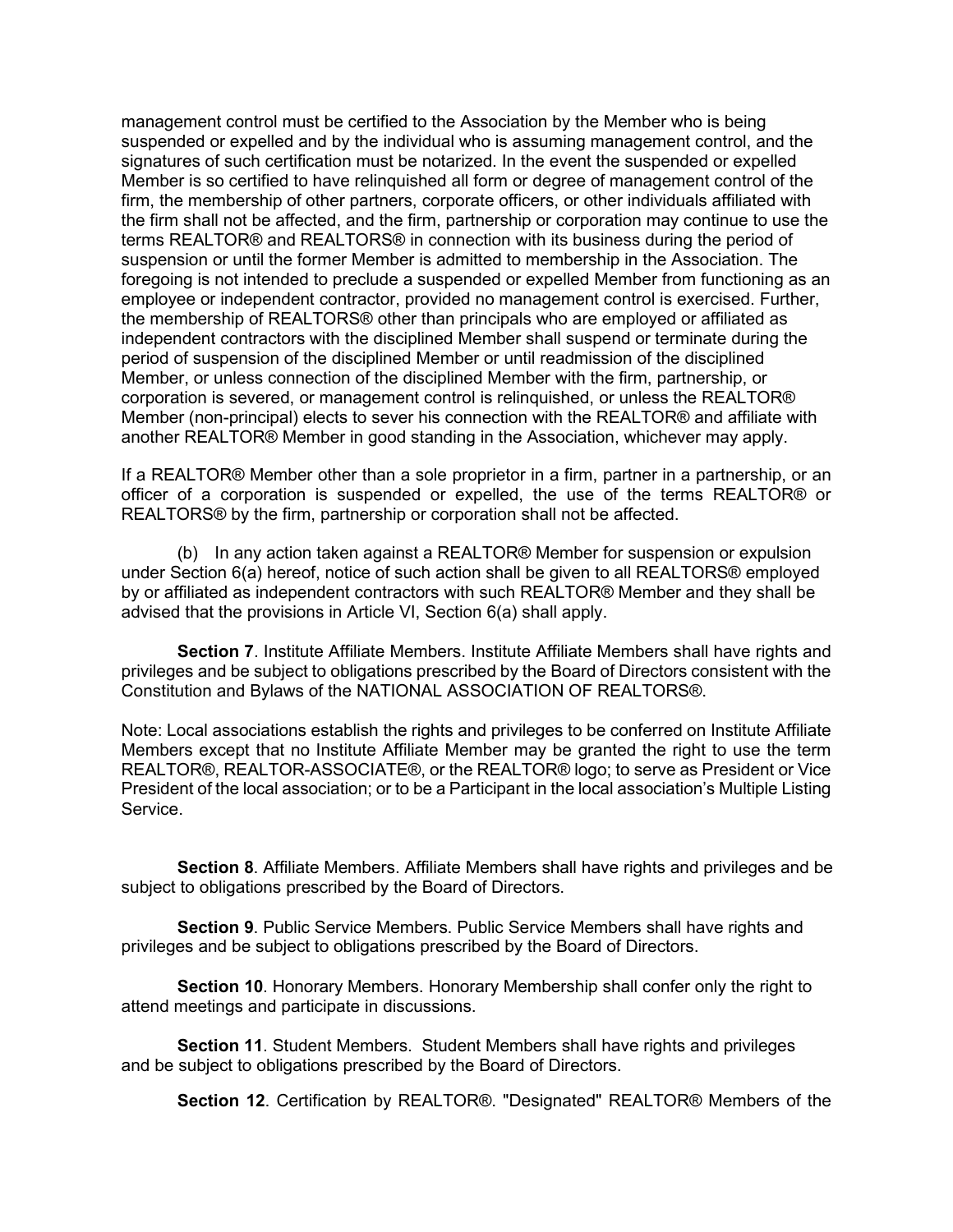Association shall annually certify to the Association during the month of January, on a form provided by the Association, a complete listing of all individuals licensed or certified in the REALTOR®'s office(s) and shall designate a primary Association for each individual who holds membership. Designated REALTORS® shall also identify any non-member licensees in the REALTOR®'s office(s) and if Designated REALTOR® Dues have been paid to another Board based on said non-member licensees, the Designated REALTOR® shall identify the Board to which dues have been remitted. These declarations shall be used for purposes of calculating dues under Article X, Section 2(a) of the Bylaws. "Designated" REALTOR® Members shall also notify the Board of any additional individual(s) licensed or certified with the firm(s) within thirty (30) days of the date of affiliation or severance of the individual.

**Section 14. Harassment.** Any member of the association may be reprimanded, placed on probation, suspended or expelled for harassment of an association or MLS employee or Association Officer or Director after an investigation in accordance with the procedures of the association. As used in this Section, harassment means any verbal or physical conduct including threatening or obscene language, unwelcome sexual advances, stalking, actions including strikes, shoves, kicks, or other similar physical contact, or threats to do the same, or any other conduct with the purpose or effect of unreasonably interfering with an individual's work performance by creating a hostile, intimidating or offensive work environment. The decision of the appropriate disciplinary action to be taken shall be made by the investigatory team comprised of the President, and President-elect and/or Vice President and one member of the Board of Directors selected by the highest ranking officer not named in the complaint, upon consultation with legal counsel for the association. Disciplinary action may include any sanction authorized in the association's Code of Ethics and Arbitration Manual. If the complaint names the President, President-Elect or Vice President, they may not participate in the proceedings and shall be replaced by the Immediate Past President or, alternatively, by another member of the Board of Directors selected by the highest ranking officer not named in the complaint.

NOTE: Suggested procedures for processing complaints of harassment are available online through [http://www.REALTOR.org, o](http://www.realtor.org/)r from the Member Policy Department. (Amended 5/08)

### **ARTICLE VII - PROFESSIONAL STANDARDS and ARBITRATION**

**Section 1.** The responsibility of the Board and of Board Members relating to the enforcement of the Code of Ethics, the disciplining of Members, and the arbitration of disputes, and the organization and procedures incident thereto, shall be governed by the Code of Ethics and Arbitration Manual of the NATIONAL ASSOCIATION OF REALTORS®, as amended from time to time, which is by this reference incorporated into these Bylaws, provided, however, that any provision deemed inconsistent with state law shall be deleted or amended to comply with state law.

**Section 2**. It shall be the duty and responsibility of every REALTOR® member of this association to safeguard and promote the standards, interests, and welfare of the association and the real estate profession., and to protect against conduct that may cause a lack of public confidence in the real estate profession or in REALTORS®. REALTOR® members also must abide by the governing documents and policies of the association, the State Association, and the *NATIONAL ASSOCIATION OF REALTORS®*, as well as the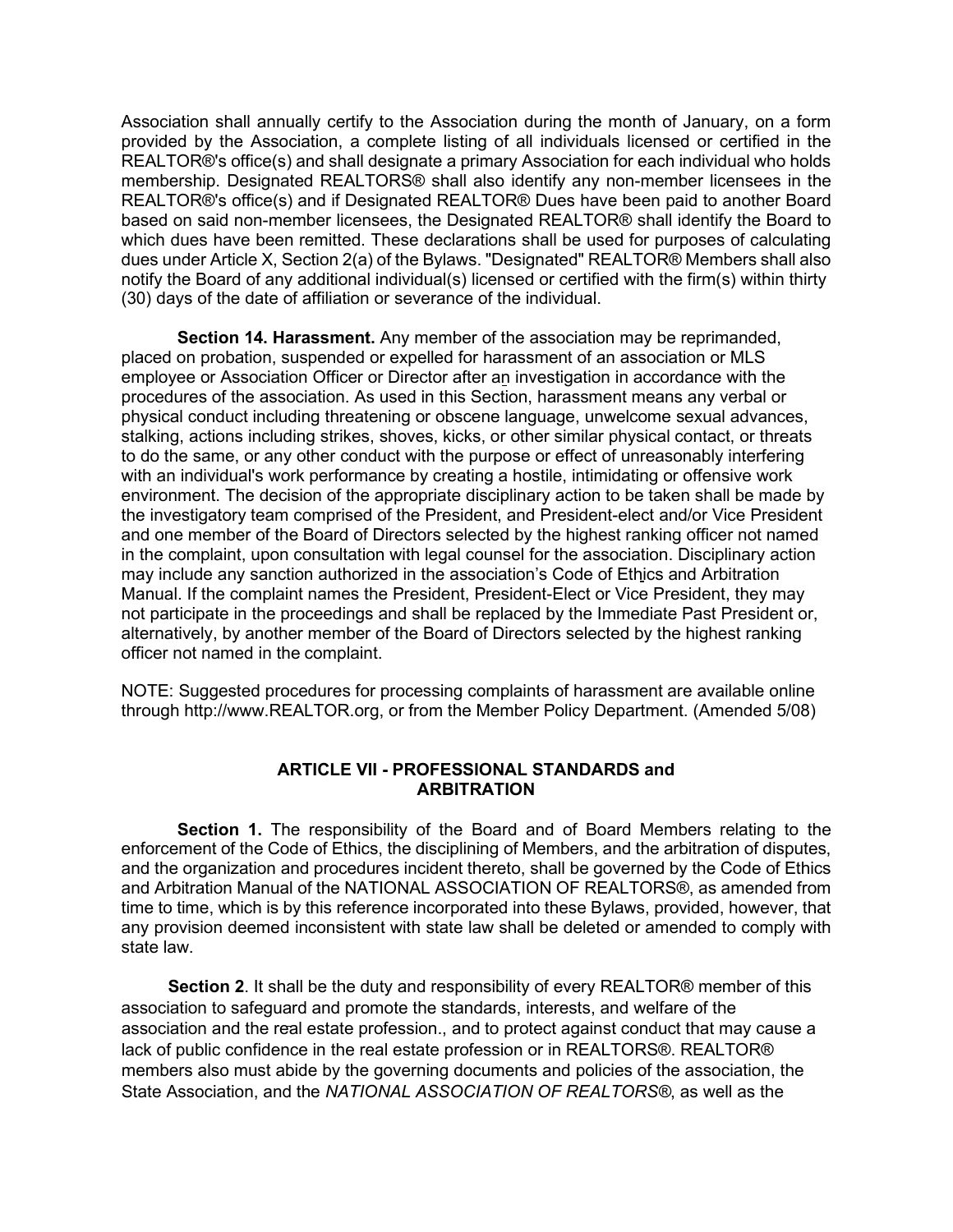Codeof Ethics of the NATIONAL ASSOCIATION OF REALTORS®, including the duty to mediate and arbitrate controversies arising out of real estate transactions as specified by Article 17 of the Code of Ethics, and in accordance with the procedures set forth in the Code of Ethics and Arbitration Manual.

Every REALTOR® member shall maintain a high level of integrity and adhere to the association'smembership criteria. Any violent act or threat of violence to person or property, hateful conduct, or acts of moral turpitude impacting the public shall not be tolerated and may be cause for disciplinary action, up to and including termination of membership.

### **ARTICLE VIII - USE of the TERMS REALTOR® and REALTORS®**

**Section l.** Use of the terms REALTOR® and REALTORS® by Members shall, at all times, be subject to the provisions of the Constitution and Bylaws of the NATIONAL ASSOCIATION OF REALTORS® and to the Rules and Regulations prescribed by its Board of Directors. The Association shall have the authority to control, jointly and in full cooperation with the NATIONAL ASSOCIATION OF REALTORS®, use of the terms within its jurisdiction. Any misuse of the terms by members is a violation of a membership duty and may subject members to disciplinary action by the Board of Directors after a hearing as provided for in the Association's Code of Ethics and Arbitration Manual.

**Section 2**. REALTOR® Members of the Board shall have the privilege of using the terms REALTOR® and REALTORS® in connection with their places of business within the state or a state contiguous thereto so long as they remain REALTOR® Members in good standing. No other class of Members shall have this privilege.

**Section 3**. A REALTOR® Member who is a principal of a real estate firm, partnership, or corporation may use the terms REALTOR® and REALTORS® only if all the principals of such firm, partnership, or corporation who are actively engaged in the real estate profession within the state or a state contiguous thereto are REALTOR® Members of the Association or Institute Affiliate Members as described in Section 1(b) of Article IV.

(a) In the case of a REALTOR® member who is a principal of a real estate firm, partnership, or corporation whose business activity is substantially all commercial, the right to use the term REALTOR® or REALTORS® shall be limited to office locations in which a principal, partner, corporate officer, or branch office manager of the firm, partnership, or corporation holds REALTOR® membership. If a firm, partnership, or corporation operates additional places of business in which no principal, partner, corporate officer, or branch office manager holds REALTOR® membership, the term REALTOR® or REALTORS® may not be used in any reference to those additional places of business.

**Section 4**. Institute Affiliate Members shall not use the terms REALTOR® or REALTORS®, nor the imprint of the emblem seal of the NATIONAL ASSOCIATION OF REALTORS®.

# **ARTICLE IX - STATE and NATIONAL MEMBERSHIPS**

**Section L.** The Association shall be a Member of the NATIONAL ASSOCIATION OF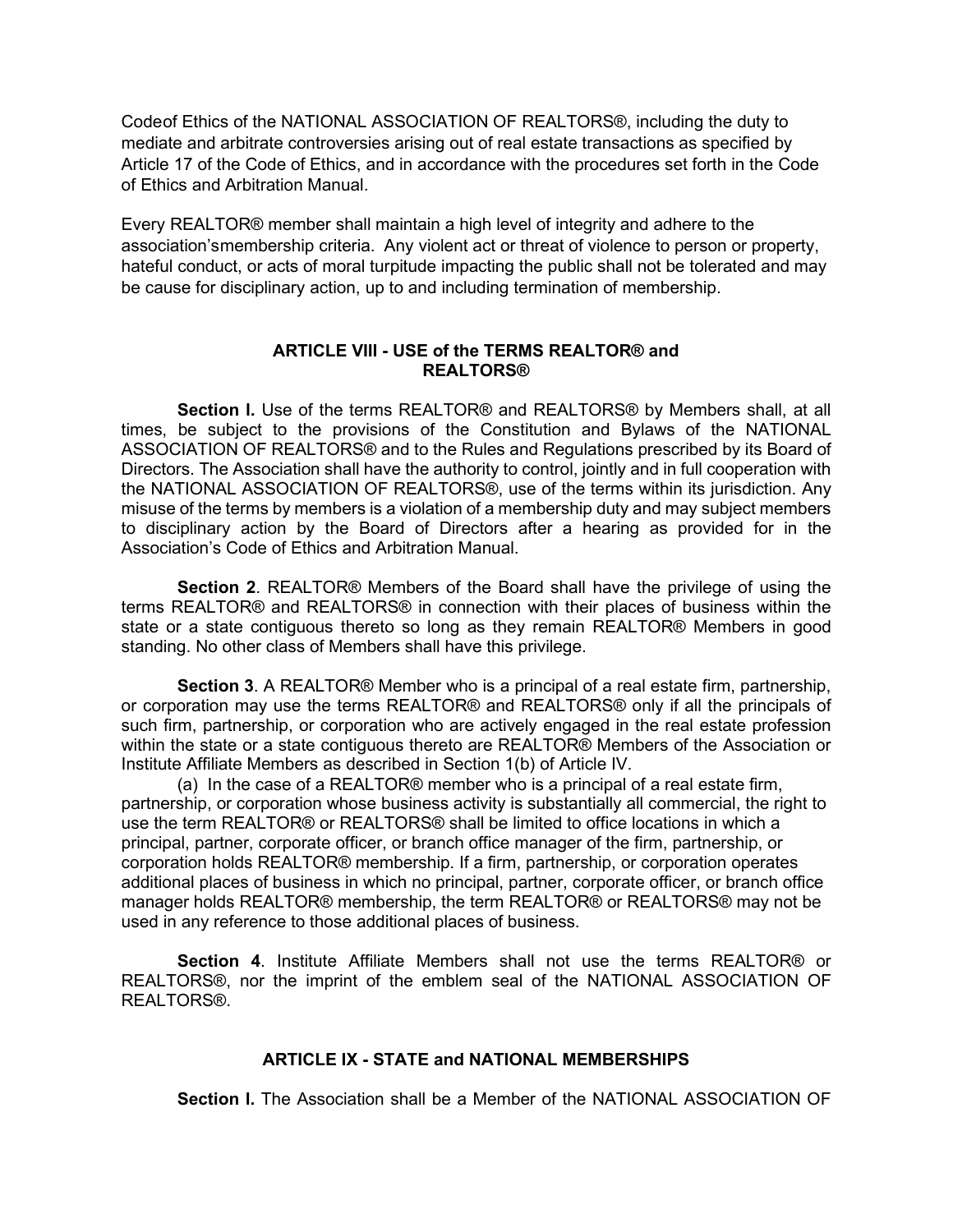REALTORS® and Washington REALTORS®. By reason of the Association's Membership, each REALTOR® Member of the Member Association shall be entitled to membership in the NATIONAL ASSOCIATION OF REALTORS® and Washington REALTORS® without further payment of dues (refer to option below). The Association shall continue as a Member of the

State and National Associations unless by a majority vote of all of its REALTOR® Members, the decision is made to withdraw, in which case the State and National Associations shall be notified at least one month in advance of the date designated for the termination of such membership.

**Section 2**. The Association recognizes the exclusive property rights of the NATIONAL ASSOCIATION OF REALTORS® in the terms REALTOR® and REALTORS®. The Association shall discontinue use of the terms in any form in its name, upon ceasing to be a Member of the National Association, or upon a determination by the Board of Directors of the National Association that it has violated the conditions imposed upon the terms.

**Section 3**. The Association adopts the Code of Ethics of the NATIONAL ASSOCIATION OF REALTORS® and agrees to enforce the Code among its REALTOR® Members. The Association and all of its Members agree to abide by the Constitution, Bylaws, Rules and Regulations, and policies of the National Association and Washington REALTORS®.

## **ARTICLE X - DUES and ASSESSMENTS**

**Section l**. Application Fee. The Board of Directors may adopt an application fee for REALTOR® Membership in reasonable amount, not exceeding three (3) times the amount of the annual dues for REALTOR® Membership, which shall be required to accompany each application for REALTOR® Membership and which shall become the property of the Association upon final approval of the application. The application fee is waived for members who currently hold membership in a local REALTOR<sup>®</sup> association who wish to transfer their primary membership to WSCAR or become a secondary member.

**Section 2**. Dues. The annual dues of Members shall be as follows:

(a) REALTOR® Members. The annual dues of each Designated REALTOR® Member shall be in such amount as established annually by the Board of Directors, plus an additional amount to be established annually by the Board of Directors times the number of real estate salespersons and licensed or certified appraisers who (1) are employed by or affiliated as independent contractors, or who are otherwise directly or indirectly licensed with such REALTOR® Member, and (2) are not REALTOR® Members of any Association in the state or a state contiguous thereto or Institute Affiliate Members of the Board. In calculating the dues payable to the Board by a Designated REALTOR® Member, non-member licensees as defined in (1) and (2) of this paragraph shall not be included in the computation of dues if the Designated REALTOR® has paid dues based on said non-member licensees in another Association in the state or a state contiguous thereto, provided the Designated REALTOR® notifies the Board in writing of the identity of the Board to which dues have been remitted. In the case of a Designated REALTOR® Member in a firm, partnership, or corporation whose business activity is substantially all commercial, any assessments for non-member licensees shall be limited to licensees affiliated with the Designated REALTOR® (as defined in (1) and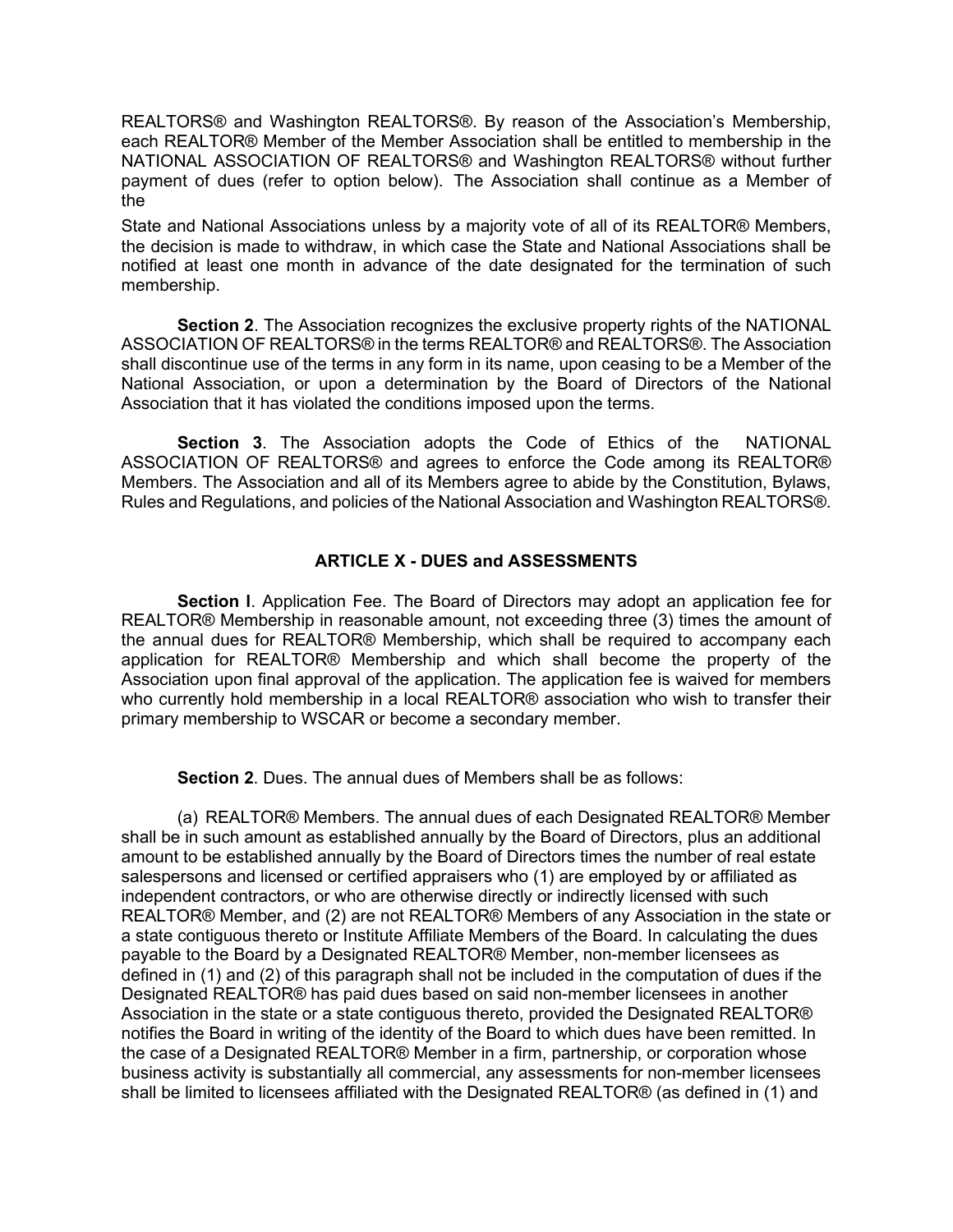(2) of this paragraph) in the office where the Designated REALTOR® holds membership, and any other offices of the firm located within the jurisdiction of this Association.

For the purpose of this Section, a REALTOR® Member of a Member Association shall be held to be any Member who has a place or places of business within the state or a state contiguous thereto and who, as a principal, partner, corporate officer, or branch office manager of a real estate firm, partnership, or corporation, is actively engaged in the real estate profession as defined in Article III, Section l, of the Constitution of the NATIONAL ASSOCIATION OF REALTORS®. An individual shall be deemed to be licensed with a REALTOR® if the license of the individual is held by the REALTOR®, or by any broker who is licensed with the REALTOR®, or by any entity in which the REALTOR® has a direct or indirect ownership interest and which is engaged in other aspects of the real estate business (except as provided for in Section 2 (a) (1) hereof) provided that such licensee is not otherwise included in the computation of dues payable by the principal, partner, corporate officer, or branch manager of the entity.

A REALTOR® with direct or indirect ownership interest in an entity engaged exclusively in soliciting and/or referring clients and customers to the REALTOR® for consideration on a substantially exclusive basis shall annually file with the association on a form approved by the association a list of the licensees affiliated with that entity and shall certify that all of the licensees affiliated with the entity are solely engaged in referring clients and customers and are not engaged in listing, selling, leasing, renting, managing, consulting or apprising real property. The individuals disclosed on such form shall not be deemed to be licensed with the REALTOR® filing the form for purposes of this Section and shall not be included in calculating the annual dues of the Designated REALTOR®.

The exemption for any licensee included on the certification form shall automatically be revoked upon the individual being engaged in real estate licensed activities (listing, selling, leasing, renting, managing, counseling, or appraising real property) other than referrals, and dues for the current fiscal year shall be payable.

Membership dues shall be prorated for any licensee included on a certification form submitted to the association who during the same calendar year applies for REALTOR® membership in the association. However, membership dues shall not be prorated if the licensee held REALTOR® membership during the preceding calendar year. (Amended 11/09)

(b) REALTOR® Members. The annual dues of each REALTOR® Member other than the Designated REALTOR® shall be in such amount as established annually by the Board of Directors.

(c) Institute Affiliate Members. The annual dues of each Institute Affiliate Member shall be in such amount as established in Article II of the Bylaws of the NATIONAL ASSOCIATION OF REALTORS®.

Note: The Institutes, Societies and Councils of the National Association shall be responsible for collecting and remitting dues to the National Association for Institute Affiliate Members (\$75.00). The National Association shall credit \$25.00 to the account of a local association for each Institute Affiliate Member whose office address is within the assigned territorial jurisdiction of that association, provided, however, if the office location is also within the territorial jurisdiction of a Commercial Overlay Board (COB), the \$25.00 amount will be credited to the COB, unless the Institute Affiliate Member directs that the dues be distributed to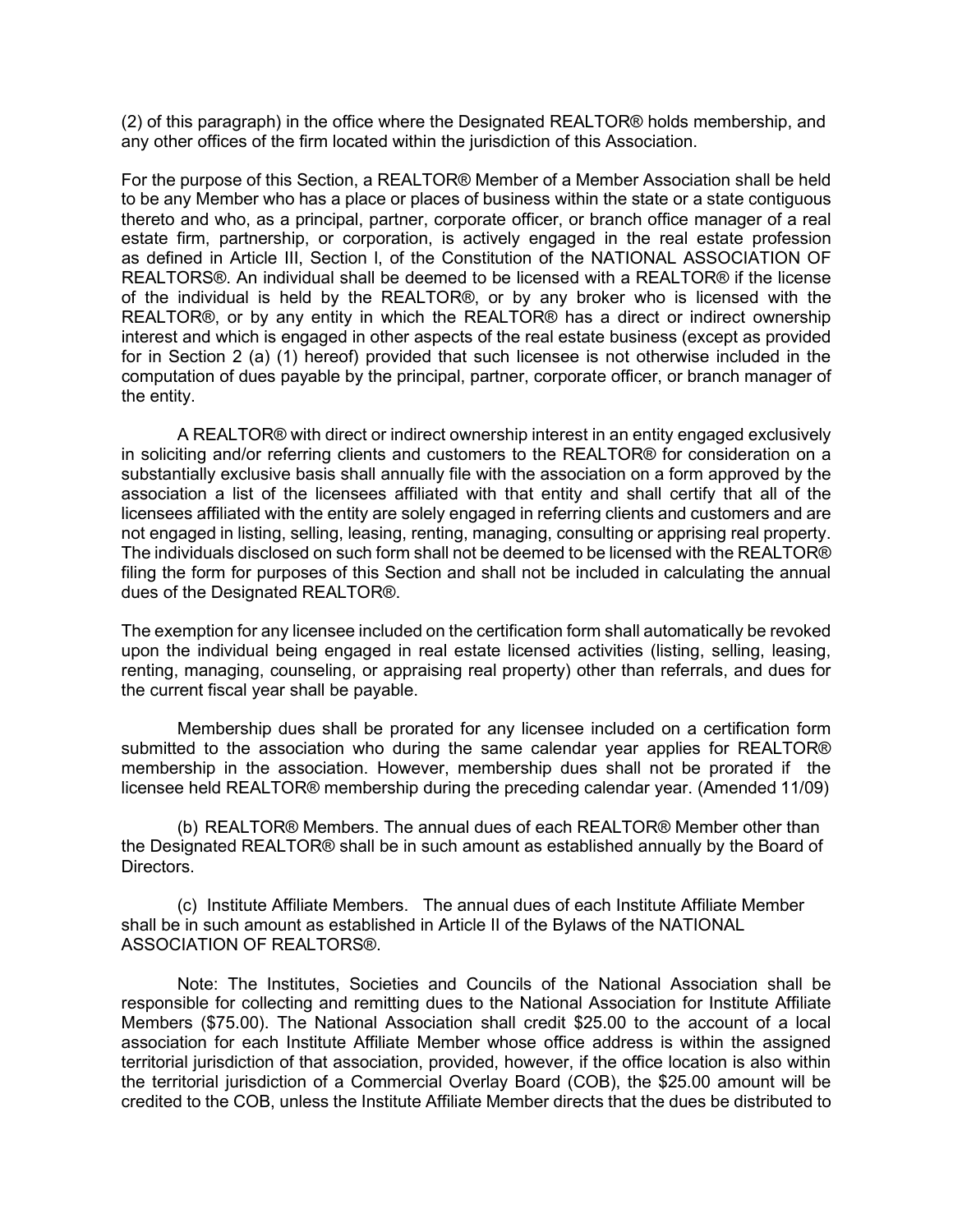the other board. The National Association shall also credit \$25.00 to the account of the state associations for each Institute Affiliate Member whose office address is located within the territorial jurisdiction of the state association. Local and state associations may not establish any additional entrance, initiation fees or dues for Institute Affiliate Members, but may provide service packages to which Institute Affiliate Members may voluntarily subscribe.

(d) Affiliate Members. The annual dues of each Affiliate Member shall be in such an amount as established annually by the Board of Directors.

(e) Public Service Members. The annual dues of each Public Service Member shall be in such amount as established annually by the Board of Directors.

(f) Honorary Members. Dues payable, if any, shall be at the discretion of the Board of **Directors** 

(g) Student Members. Dues payable, if any, shall be at the discretion of the Board of Directors.

**Section 3**. Dues Payable. Dues for all Members shall be payable annually in advance on the first day of January. Dues shall be computed from date of application and granting of provisional membership.

(a) In the event a sales licensee or licensed or certified appraiser who holds REALTOR® membership is dropped for nonpayment of Association dues, and the individual remains with the designated REALTOR®'s firm, the dues obligation of the "designated" REALTOR® (as set forth in Article X, Section 2 (a)) will be increased to reflect the addition of a non-member licensee. Dues shall be calculated from the first day of the current fiscal year and are payable within thirty (30) days of the notice of termination.

**Section 4**. Nonpayment of Financial Obligations. If dues, fees, fines, or other assessments including amounts owed to the Board are not paid within one (l) month after the due date, the nonpaying Member is subject to suspension at the discretion of the Board of Directors. Two (2) months after the due date, membership of the nonpaying Member may be terminated at the discretion of the Board of Directors. Three (3) months after the due date, membership of the nonpaying Member shall automatically terminate unless within that time the amount due is paid. However, no action shall be taken to suspend or expel a Member for nonpayment of disputed amounts until the accuracy of the amount owed has been confirmed by the Board of Directors. A former Member who has had his membership terminated for nonpayment of dues, fees, fines, or other assessments duly levied in accordance with the provisions of these Bylaws or the provisions of other Rules and Regulations of the Board or any of its services, departments, divisions or subsidiaries may apply for reinstatement in a manner prescribed for new applicants for membership, after making payment in full of all accounts due as of the date of termination.

**Section 5**. Deposits and Expenditures. Deposits and expenditures of funds shall be in accordance with policies established by the Board of Directors.

**Section 6**. Notice of Dues, Fees, Fines, Assessments, and Other Financial Obligations of Members. All dues, fees, fines, assessments, or other financial obligations to the Association shall be noticed to the delinquent Board Member in writing setting forth the amount owed and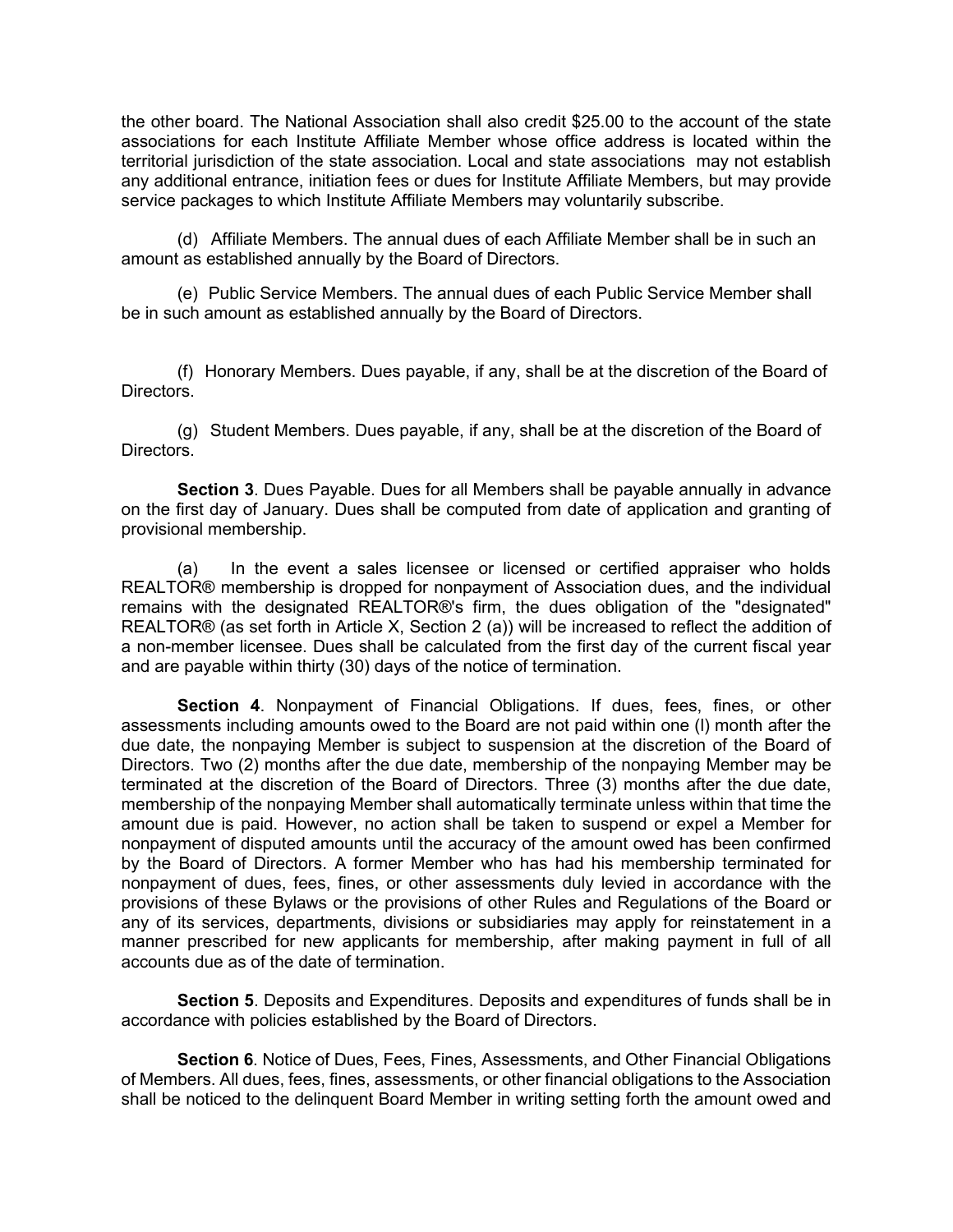due date.

**Section 7**. The dues of REALTOR® Members who are REALTOR® Emeriti (as recognized by the National Association), Past Presidents of the National Association or recipients of the Distinguished Service Award shall be as determined by the Board of Directors.

### **ARTICLE XI - OFFICERS and DIRECTORS**

**Section I.** Officers. The elected officers of the Association shall be: a President, a Vice President, a Secretary and a Treasurer. The Secretary and Treasurer may be the same person. They shall be elected for terms of one year.

**Section 2.** Duties of Officers. The duties of the officers shall be such as their titles, by general usage, would indicate and such as may be assigned to them by the Board of Directors. It shall be the particular duty of the Chief Staff Executive to keep the records of the Association and to carry on all necessary correspondence with the NATIONAL ASSOCIATION OF REALTORS® and Washington REALTORS®.

**Section 3.** Board of Directors. The governing body of the Association shall be a Board of Directors consisting of the elected officers, immediate past President of the Association, and 6 elected REALTOR®/ Institute Affiliate members of the Board. Directors shall serve for terms of three years, except that at organization, one-third of the Directors shall be appointed for terms of one, two, and three years, respectively, or for lesser terms as may be necessary to complete the first fiscal year. Thereafter, as many Directors shall be appointed each year as are required to fill vacancies.

**Section 4.** Election of Officers and Directors. (a) At least two (2) months before the annual election, a Nominating Committee of three *(*3) REALTOR® Members shall be appointed by the President with the approval of the Board of Directors. The Nominating Committee shall select one candidate for each office and one candidate for each place to be filled on the Board of Directors. The report of the Nominating Committee shall be electronically transmitted to each Member eligible to vote at least three (3) weeks preceding the election. Additional candidates for the offices to be filled may be placed in nomination by petition signed by at least 10% of the REALTOR® members eligible to vote. The petition shall be filed with the Chief Staff Executive at least two (2) weeks before the election. The Chief Staff Executive shall send notice of such additional nominations to all Members eligible to vote before the election.

(b) In accordance with applicable state requirements, election of officers may be conducted by electronic means, in accordance with procedures established by the Board of Directors.

(c) The President, with the approval of the Board of Directors, shall appoint an Election Committee of three *(*3) REALTOR® members to conduct the election. In case of a tie vote, the issue shall be determined by lot.

**Section 5**. Vacancies. Vacancies among the Officers and the Board of Directors shall be filled by a simple majority vote of the Board of Directors until the next annual election.

**Section 6**. Removal of Officers and Directors. In the event that an Officer or Director is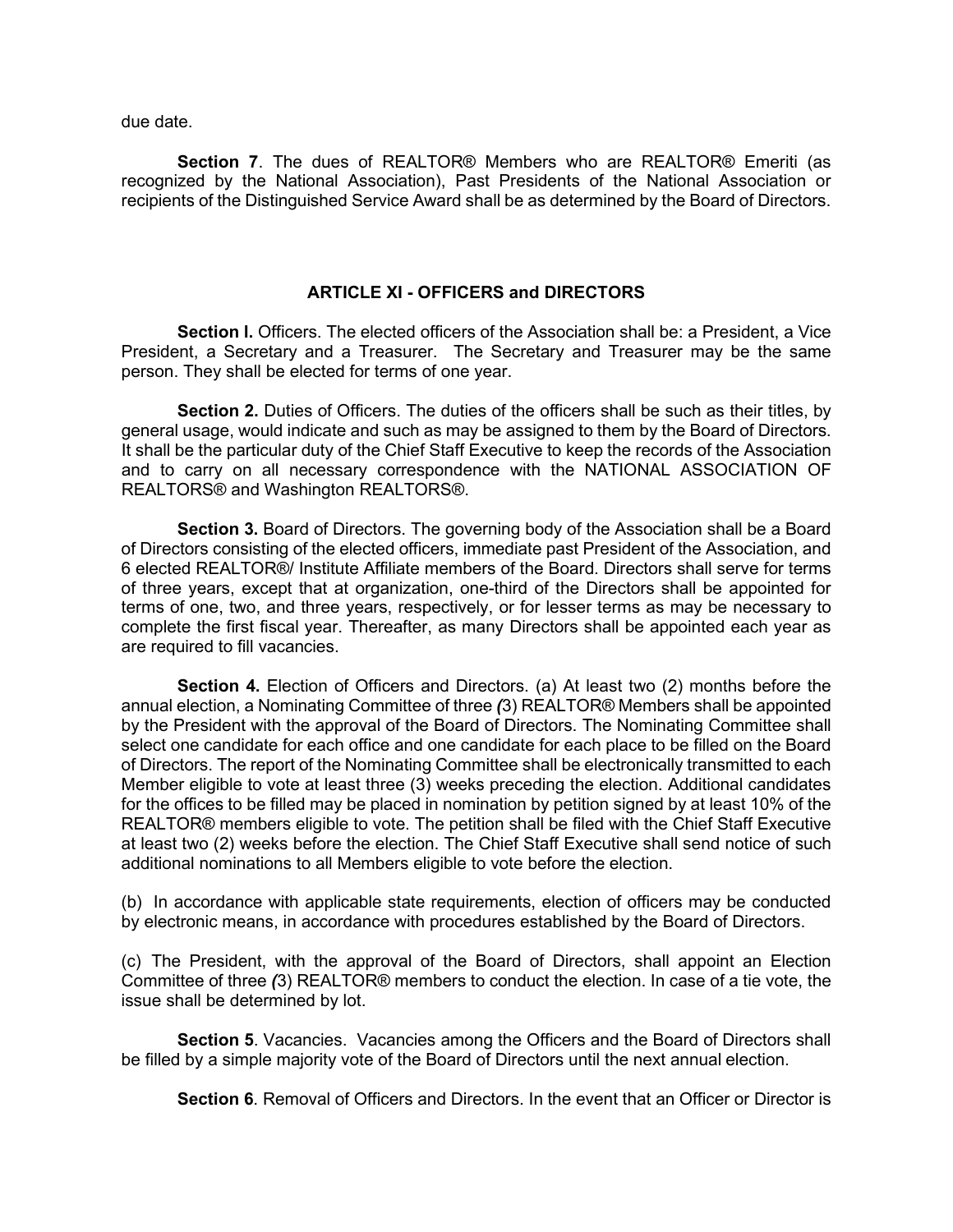deemed to be incapable of fulfilling the duties for which elected, but will not resign from office voluntarily, the Officer or Director may be removed from office under the following procedure:

(a) A petition requiring the removal of an Officer or Director and signed by not less than onethird of the voting membership or a majority of all Directors shall be filed with the President, or if the President is the subject of the petition, with the next ranking officer, and shall specifically set forth the reasons the individual is deemed to be disqualified from further service.

(b) Upon receipt of the petition and not less than twenty (20) days or more than forty-five (45) days thereafter, a special meeting of the voting membership of the Board shall be held, and the sole business of the meeting shall be to consider the charge against the Officer or director, and to render a decision on such petition.

(c) The special meeting shall be noticed to all voting Members at least ten (10) days prior to the meeting, and shall be conducted by the President of the board unless the President's continued service in office is being considered at the meeting. In such case, the next-ranking officer will conduct the meeting of the hearing by the Members. Provided a quorum is present, a three- fourths vote of Members present and voting shall be required for removal from office.

**Section 7**. Chief Staff Executive. There shall be a Chief Staff Executive, appointed by the Board of Directors, who shall be the chief administrative officer of the board. The Chief Staff Executive shall have the authority to hire, supervise, evaluate and terminate other staff, if any, and shall perform such other duties as prescribed by the Board of Directors.

#### **ARTICLE XII - MEETINGS**

**Section l.** Annual Meetings. The annual meeting of the Board shall be held each year at a date, place, and hour to be designated by the Board of Directors.

**Section 2**. Meetings of Directors. The Board of Directors shall designate a regular time and place of meetings. Absence from three regular meetings without an excuse deemed valid by the Board of Directors shall be construed as resignation.

**Section 3**. Other Meetings. Meetings of the Members may be held at other times as the President or the Board of Directors may determine, or upon the written request of at least ten (10)% of the Members eligible to vote.

**Section 4**. Notice of Meetings. Written notice shall be given to every Member entitled to participate in the meeting at least one (l) week preceding all meetings. If a special meeting is called, it shall be accompanied by a statement of the purpose of the meeting.

**Section 5**. Quorum. A quorum for the transaction of business shall consist of the number of members present and eligible to vote. If the Bylaws of the Association are to be modified, added to or deleted from, a quorum for the transaction of business shall consist of at least 51% of the Board of Directors who are present and eligible to vote.

**Section 6**. Electronic Transaction of Business. To the fullest extent permitted by law, the Board of Directors or membership may conduct business by electronic means.

**Section 7**. Action without Meeting. Unless specifically prohibited by the articles of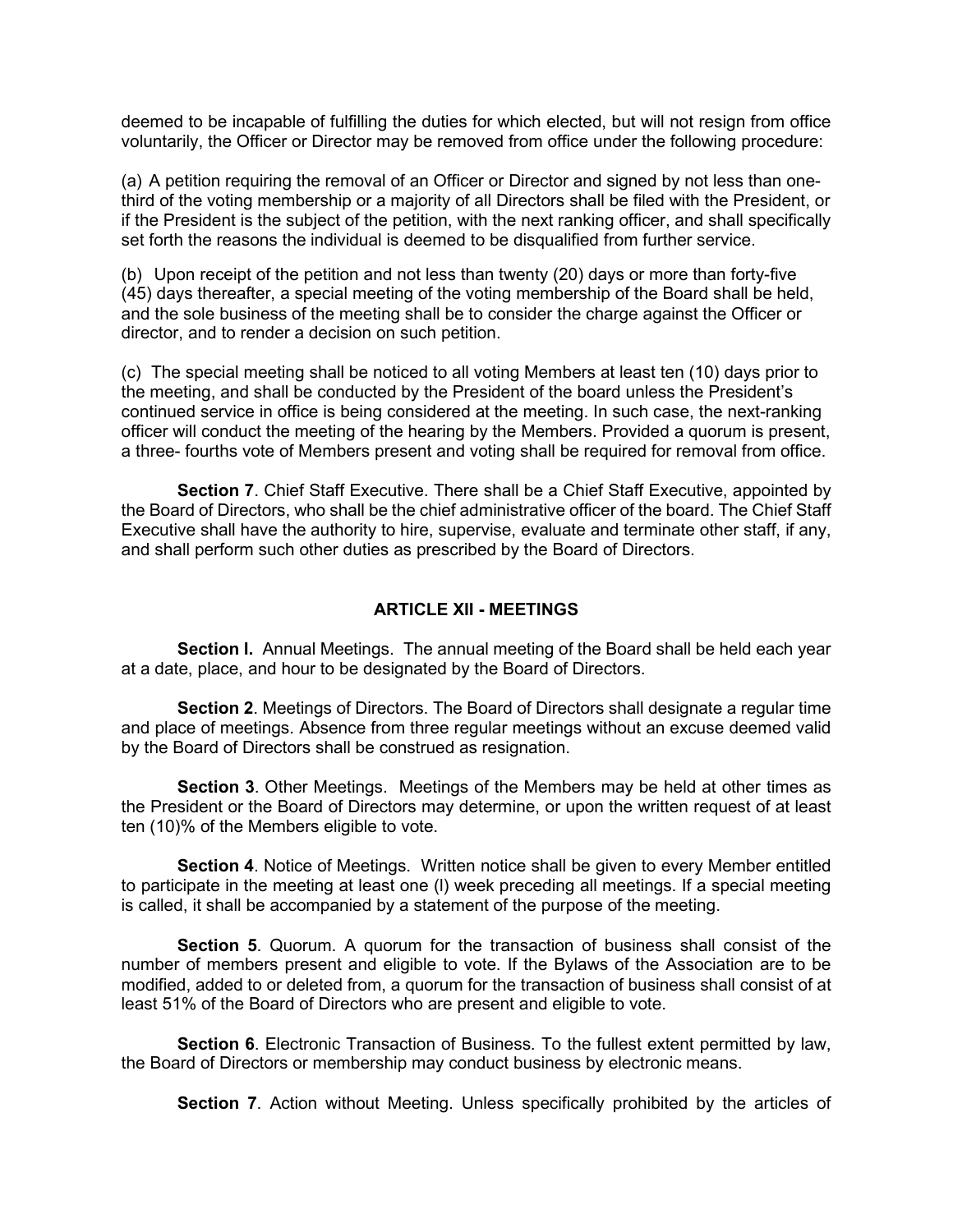incorporation, any action required or permitted to be taken at a meeting of the Board of Directors may be taken without a meeting if a consent in writing, setting forth the action so taken, shall be signed by all of the directors. The consent shall be evidenced by one or more written approvals, each of which sets forth the action taken and bears the signature of one or more directors. All the approvals evidencing the consent shall be delivered to the Chief Staff Executive to be filed in the corporate records. The action taken shall be effective when all the directors have approved the consent unless the consent specifies a different effective date.

## **ARTICLE XIII - COMMITTEES**

**Section l**. Standing Committees. The President shall appoint from among the REALTOR® Members, subject to confirmation by the Board of Directors, the following standing committees:

### **Professional Standards**

Appointments to the Professional Standards Committee shall be consistent with the cooperative professional standards enforcement agreement of the Board.

**Section 2**. Special Committees. The President shall appoint, subject to confirmation by the Board of Directors, special committees as deemed necessary.

**Section 3** Organization. All committees shall be of such size and shall have duties, functions, and powers as assigned by the President or the Board of Directors except as otherwise provided in these Bylaws.

**Section 4** President. The President shall be an ex-officio member of all standing committees and shall be notified of their meetings.

**Section 5**. Action without Meeting. Any committee may act by unanimous consent in writing without a meeting. The consent shall be evidenced by one or more written approvals, each of which sets forth the action taken and bears the signature of one or more of the members of the committee.

**Section 6**. Attendance by Telephone. Members of a committee may participate in any meeting through the use of a conference telephone or similar communications equipment by means of which all persons participating in the meeting can hear each other. Such participation shall be at the discretion of the President and shall constitute presence at the meeting.

### **ARTICLE XIV - FISCAL and ELECTIVE YEAR**

**Section 1.** The fiscal and elective year of the Board shall be January to December.

### **ARTICLE XV - RULES of ORDER**

Robert's Rules of Order, latest edition, shall be recognized as the authority governing the